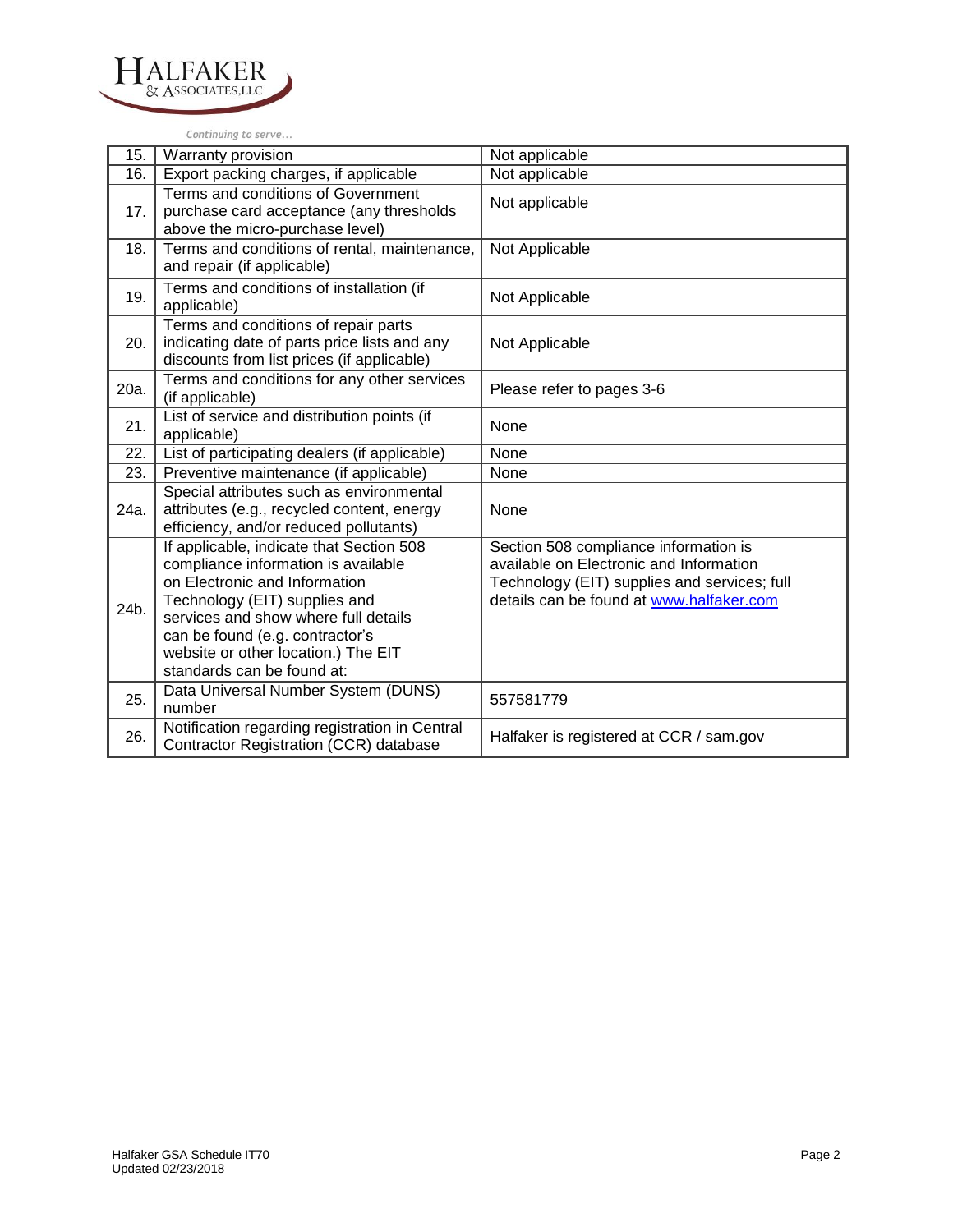

#### **TERMS AND CONDITIONS APPLICABLE TO INFORMATION TECHNOLOGY (IT) PROFESSIONAL SERVICES (SPECIAL ITEM NUMBER 6) AND HEALTH IT (SPECIAL ITEM NUMBER +(\$/)**

## **1. SCOPE**

a. The prices, terms and conditions stated under Special Item Number 54151S Information Technology Professional Services and Special Item Number 54151HEAL Health IT apply exclusively to IT Professional Services within the scope of this Information Technology Schedule. The contractor provides general and professional services, including IT project management, programming, database management and graphic design services in both government and company sites. Additional, the contractor provides Health IT services to include connected health, electronic health records, health information exchanges, health analytics, personal health information management, innovative Health IT solutions, health informatics, emerging Health IT research, and other Health IT services.

b. The Contractor shall provide services at the Contractor's facility and/or at the ordering activity location, as agreed to by the Contractor and the ordering activity.

#### **2. PERFORMANCE INCENTIVES - I-FSS-60 Performance Incentives (April 2000)**

a. Performance incentives may be agreed upon between the Contractor and the ordering activity on individual fixed price orders or Blanket Purchase Agreements under this contract.

b. The ordering activity must establish a maximum performance incentive price for these services and/or total solutions on individual orders or Blanket Purchase Agreements.

c. Incentives should be designed to relate results achieved by the contractor to specified targets. To the maximum extent practicable, ordering activities shall consider establishing incentives where performance is critical to the ordering activity's mission and incentives are likely to motivate the contractor. Incentives shall be based on objectively measurable tasks.

#### **3. ORDER**

a. Agencies may use written orders, EDI orders, blanket purchase agreements, individual purchase orders, or task orders for ordering services under this contract. Blanket Purchase Agreements shall not extend beyond the end of the contract period; all services and delivery shall be made and the contract terms and conditions shall continue in effect until the completion of the order. Orders for tasks which extend beyond the fiscal year for which funds are available shall include 552.232-73 Availability of Funds. The purchase order shall specify the availability of funds and the period for which funds are available.

b. All task orders are subject to the terms and conditions of the contract. In the event of conflict between a task order and the contract, the contract will take precedence.

#### **4. PERFORMANCE OF SERVICES**

a. The Contractor shall commence performance of services on the date agreed to by the Contractor and the ordering activity.

b. The Contractor agrees to render services only during normal working hours, unless otherwise agreed to by the Contractor and the ordering activity.

c. The ordering activity should include the criteria for satisfactory completion for each task in the Statement of Work or Delivery Order. Services shall be completed in a good and workmanlike manner.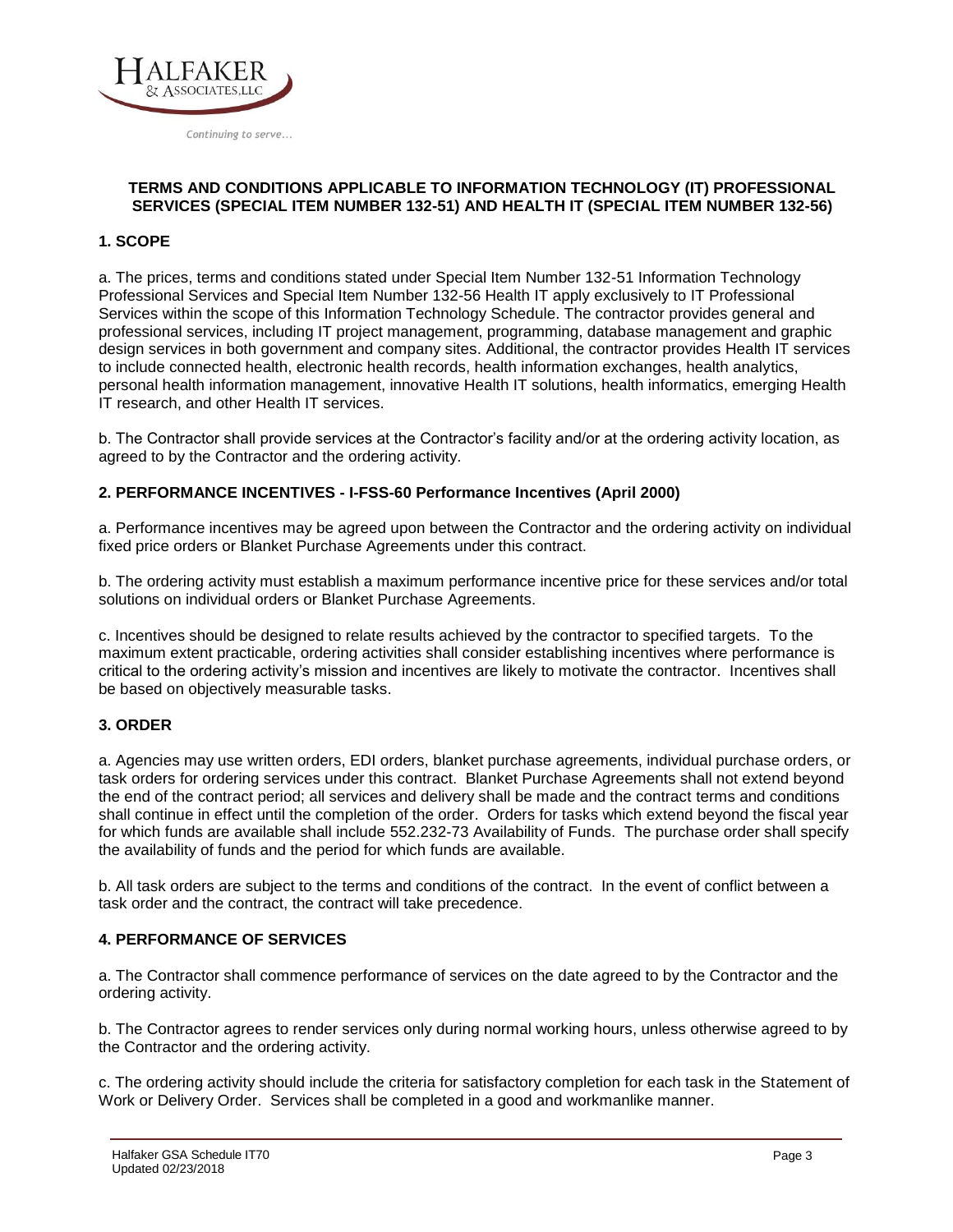

d. Any Contractor travel required in the performance of IT/ Services must comply with the Federal Travel Regulation or Joint Travel Regulations, as applicable, in effect on the date(s) the travel is performed. Established Federal Government per diem rates will apply to all Contractor travel. Contractors cannot use GSA city pair contracts.

## **5. STOP-WORK ORDER (FAR 52.242-15) (AUG 1989)**

(a) The Contracting Officer may, at any time, by written order to the Contractor, require the Contractor to stop all, or any part, of the work called for by this contract for a period of 90 days after the order is delivered to the Contractor, and for any further period to which the parties may agree. The order shall be specifically identified as a stop-work order issued under this clause. Upon receipt of the order, the Contractor shall immediately comply with its terms and take all reasonable steps to minimize the incurrence of costs allocable to the work covered by the order during the period of work stoppage. Within a period of 90 days after a stop-work is delivered to the Contractor, or within any extension of that period to which the parties shall have agreed, the Contracting Officer shall either-

(1) Cancel the stop-work order; or

(2) Terminate the work covered by the order as provided in the Default, or the Termination for Convenience of the Government, clause of this contract.

(b) If a stop-work order issued under this clause is canceled or the period of the order or any extension thereof expires, the Contractor shall resume work. The Contracting Officer shall make an equitable adjustment in the delivery schedule or contract price, or both, and the contract shall be modified, in writing, accordingly, if-

(1) The stop-work order results in an increase in the time required for, or in the Contractor's cost properly allocable to, the performance of any part of this contract; and

(2) The Contractor asserts its right to the adjustment within 30 days after the end of the period of work stoppage; provided, that, if the Contracting Officer decides the facts justify the action, the Contracting Officer may receive and act upon the claim submitted at any time before final payment under this contract.

(c) If a stop-work order is not canceled and the work covered by the order is terminated for the convenience of the Government, the Contracting Officer shall allow reasonable costs resulting from the stop-work order in arriving at the termination settlement.

(d) If a stop-work order is not canceled and the work covered by the order is terminated for default, the Contracting Officer shall allow, by equitable adjustment or otherwise, reasonable costs resulting from the stop-work order.

### **6. INSPECTION OF SERVICES**

In accordance with FAR 52.212-4 CONTRACT TERMS AND CONDITIONS--COMMERCIAL ITEMS (MAR 2009) (DEVIATION I - FEB 2007) for Firm-Fixed Price orders and FAR 52.212-4 CONTRACT TERMS AND CONDITIONS - COMMERCIAL ITEMS (MAR 2009) (ALTERNATE I -- OCT 2008) (DEVIATION I – FEB 2007) applies to Time-and-Materials and Labor-Hour Contracts orders placed under this contract.

### **7. RESPONSIBILITIES OF THE CONTRACTOR**

The Contractor shall comply with all laws, ordinances, and regulations (Federal, State, City, or otherwise) covering work of this character. If the end product of a task order is software, then FAR 52.227-14 (May 2014) Rights in Data – General, may apply.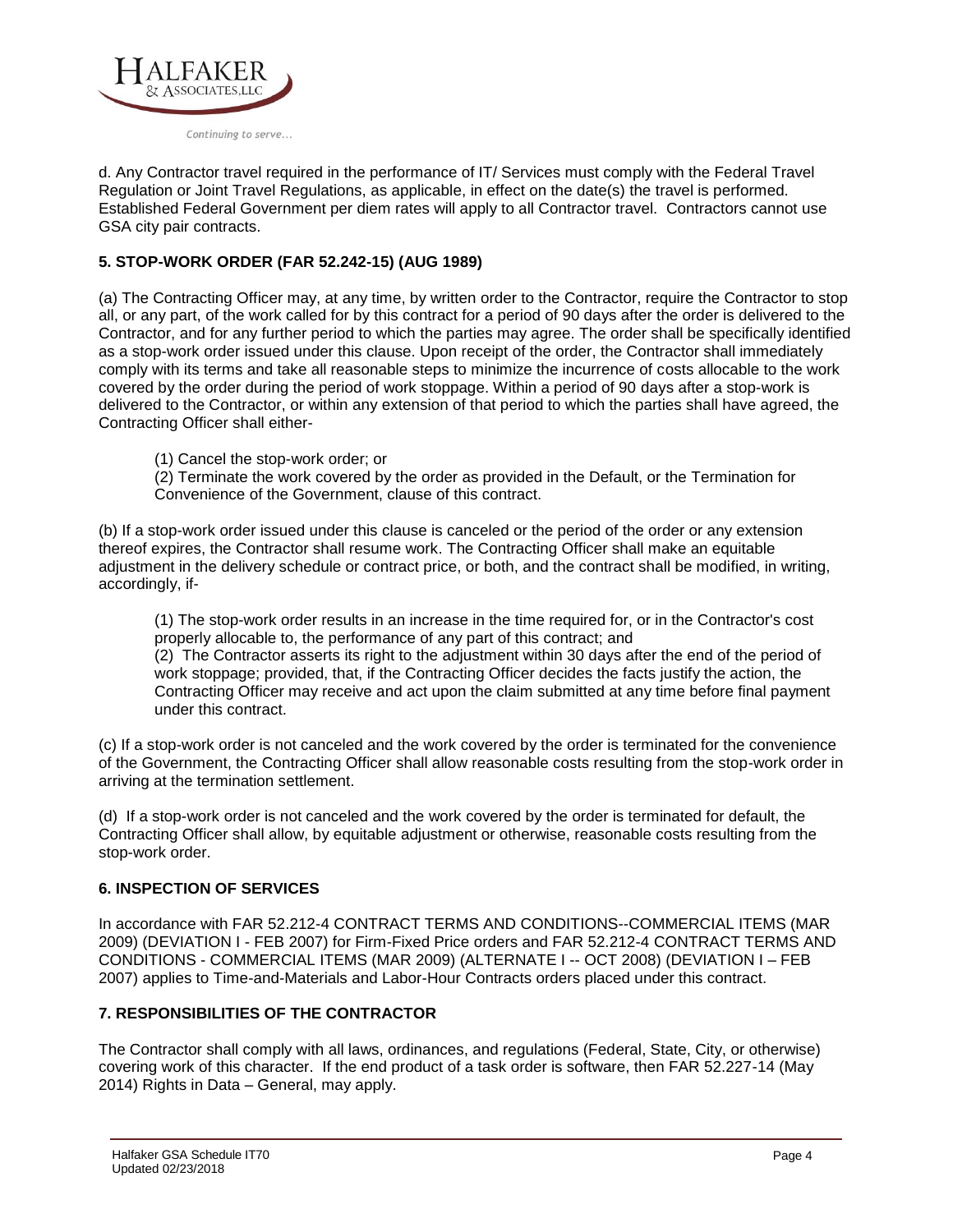

## **8. RESPONSIBILITIES OF THE ORDERING ACTIVITY**

Subject to security regulations, the ordering activity shall permit Contractor access to all facilities necessary to perform the requisite IT and Health IT / Professional Services.

## **9. INDEPENDENT CONTRACTOR**

All IT / Health IT / Professional Services performed by the Contractor under the terms of this contract shall be as an independent Contractor, and not as an agent or employee of the ordering activity.

### **10. ORGANIZATIONAL CONFLICTS OF INTEREST**

a. Definitions.

"Contractor" means the person, firm, unincorporated association, joint venture, partnership, or corporation that is a party to this contract.

"Contractor and its affiliates" and "Contractor or its affiliates" refers to the Contractor, its chief executives, directors, officers, subsidiaries, affiliates, subcontractors at any tier, and consultants and any joint venture involving the Contractor, any entity into or with which the Contractor subsequently merges or affiliates, or any other successor or assignee of the Contractor.

An "Organizational conflict of interest" exists when the nature of the work to be performed under a proposed ordering activity contract, without some restriction on ordering activities by the Contractor and its affiliates, may either (i) result in an unfair competitive advantage to the Contractor or its affiliates or (ii) impair the Contractor's or its affiliates' objectivity in performing contract work.

b. To avoid an organizational or financial conflict of interest and to avoid prejudicing the best interests of the ordering activity, ordering activities may place restrictions on the Contractors, its affiliates, chief executives, directors, subsidiaries and subcontractors at any tier when placing orders against schedule contracts. Such restrictions shall be consistent with FAR 9.505 and shall be designed to avoid, neutralize, or mitigate organizational conflicts of interest that might otherwise exist in situations related to individual orders placed against the schedule contract. Examples of situations, which may require restrictions, are provided at FAR 9.508.

### **11. INVOICES**

The Contractor, upon completion of the work ordered, shall submit invoices for IT / Health IT / Professional services. Progress payments may be authorized by the ordering activity on individual orders if appropriate. Progress payments shall be based upon completion of defined milestones or interim products. Invoices shall be submitted monthly for recurring services performed during the preceding month.

### **12. PAYMENTS**

For firm-fixed price orders the ordering activity shall pay the Contractor, upon submission of proper invoices or vouchers, the prices stipulated in this contract for service rendered and accepted. Progress payments shall be made only when authorized by the order. For time-and-materials orders, the Payments under Time-and-Materials and Labor-Hour Contracts at FAR 52.212-4 (MAR 2009) (ALTERNATE I – OCT 2008) (DEVIATION I – FEB 2007) applies to time-and-materials orders placed under this contract. For labor-hour orders, the Payment under Time-and-Materials and Labor-Hour Contracts at FAR 52.212-4 (MAR 2009) (ALTERNATE I – OCT 2008) (DEVIATION I – FEB 2007) applies to labor-hour orders placed under this contract. 52.216-31(Feb 2007) Time-and-Materials/Labor-Hour Proposal Requirements—Commercial Item Acquisition. As prescribed in 16.601(e) (3), insert the following provision: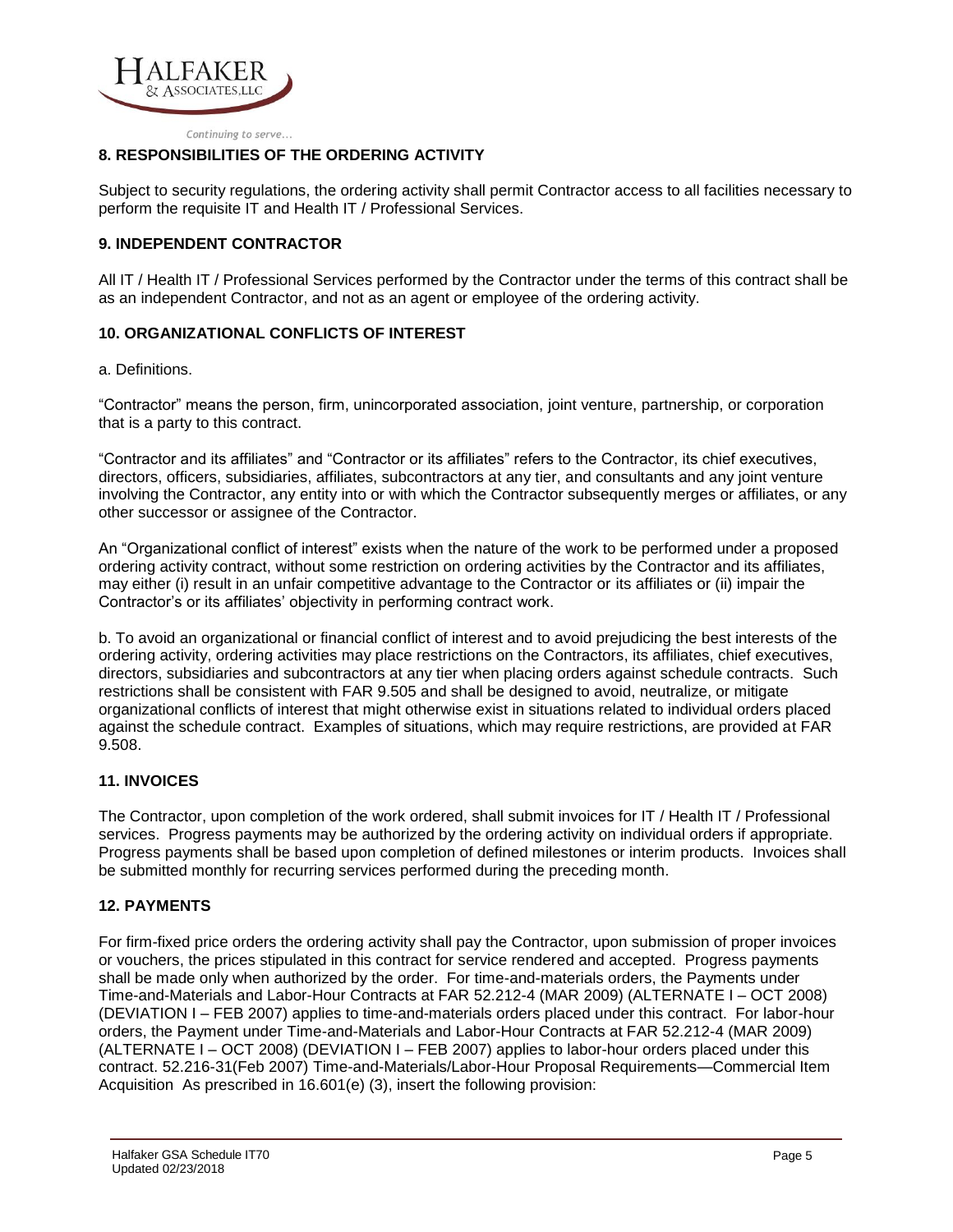

(a) The Government contemplates award of a Time-and-Materials or Labor-Hour type of contract resulting from this solicitation.

(b) The offeror must specify fixed hourly rates in its offer that include wages, overhead, general and administrative expenses, and profit. The offeror must specify whether the fixed hourly rate for each labor category applies to labor performed by—

- (1) The offeror;
- (2) Subcontractors; and/or
- (3) Divisions, subsidiaries, or affiliates of the offeror under a common control.

#### **13. RESUMES**

Resumes shall be provided to the GSA Contracting Officer or the user ordering activity upon request.

#### **14. INCIDENTAL SUPPORT COSTS**

Incidental support costs are available outside the scope of this contract. The costs will be negotiated separately with the ordering activity in accordance with the guidelines set forth in the FAR.

### **15. APPROVAL OF SUBCONTRACTS**

The ordering activity may require that the Contractor receive, from the ordering activity's Contracting Officer, written consent before placing any subcontract for furnishing any of the work called for in a task order.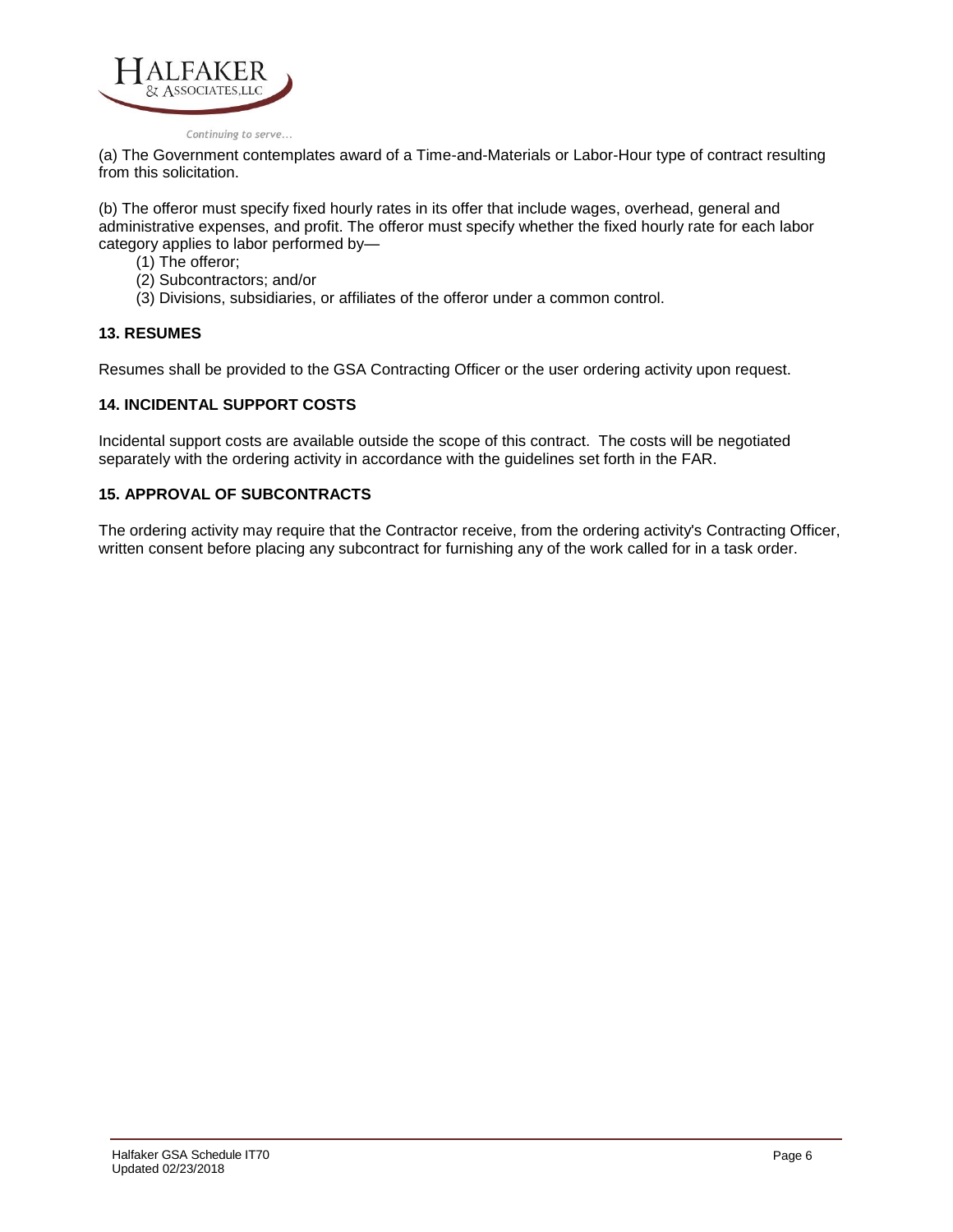

# **Labor Rates / Descriptions**

## *Hourly Labor Rates/Descriptions*

The following labor rates are applicable to **SIN 54151S**: Information Technology (IT) Professional Services

| <b>Labor Category</b>        | <b>GSA</b><br>Rate<br>(includin<br>g IFF) | Education                                                                                                                                                                       | <b>Labor Category Description</b>                                                                                                                                                                                                                                                                                                                                                          | Experience<br>(Years) |
|------------------------------|-------------------------------------------|---------------------------------------------------------------------------------------------------------------------------------------------------------------------------------|--------------------------------------------------------------------------------------------------------------------------------------------------------------------------------------------------------------------------------------------------------------------------------------------------------------------------------------------------------------------------------------------|-----------------------|
| <b>IT Project</b><br>Manager | \$117.08                                  | Bachelor's degree in<br>Computer Science,<br>Computer<br>Engineering, Software<br>Engineering, Systems<br>Engineering,<br>Management<br>Information System,<br>or similar field | Leads execution of information<br>technology projects, with a focus<br>on technical leadership.<br>Understands relevant technologies<br>and leads team in meeting<br>objectives. Also provides oversight<br>regarding project scope, budget,<br>and schedule through planning,<br>direction, delegation, facilitation,<br>and communication.                                               | 8                     |
| Systems<br>Engineer          | \$117.43                                  | Bachelor's degree in<br>Computer Science,<br>Computer<br>Engineering, Software<br>Engineering, Systems<br>Engineering,<br>Management<br>Information System,<br>or similar field | Develops and communicates<br>information technology solutions<br>using engineering best practices.<br>Creates requirements from<br>strategic objectives and business<br>needs. Captures project scope,<br>deliverables, cost, and schedule<br>components of projects. Develops<br>and captures relevant technology<br>architectures, business processes,<br>and other solution components. | 5                     |
| Software<br>Engineer         | \$144.97                                  | Bachelor's degree in<br>Computer Science,<br>Computer<br>Engineering, Software<br>Engineering, Systems<br>Engineering, or<br>similar field                                      | Develops software solutions in<br>alignment with requirements.<br>Performs software unit and<br>integration testing. Supports<br>testing and customer acceptance<br>activities. Supports deployment<br>activities including documentation,<br>training, and other relevant<br>activities.                                                                                                  | 6                     |
| Database<br>Administrator    | \$77.51                                   | Bachelor's degree in<br>Computer Science,<br>Computer<br>Engineering, Software<br>Engineering, Systems<br>Engineering, or<br>similar field                                      | Responsible for maintenance and<br>administration of database<br>systems. Recommends database<br>management solutions in<br>alignment with relevant<br>requirements. Optimizes database<br>performance. Designs, develops,<br>configures, deploys, and maintains<br>database solutions.                                                                                                    | 3                     |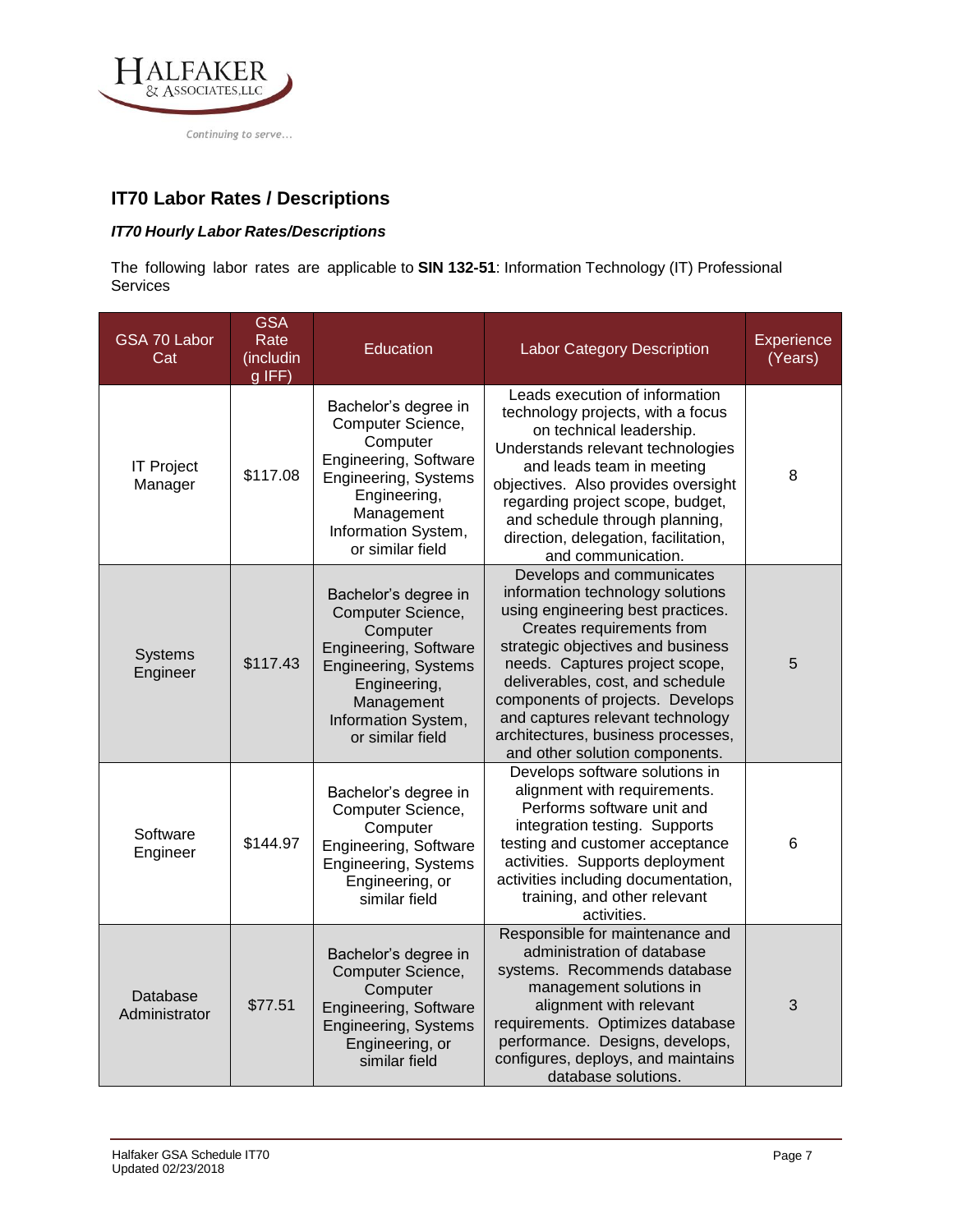

| <b>Subject Matter</b><br>Expert | \$171.02 | Bachelor's degree in<br>Computer Science,<br>Computer<br><b>Engineering, Software</b><br>Engineering, Systems<br>Engineering,<br>Management<br>Information System,<br>or similar field | Applies experience, skills, and<br>expert knowledge within his or her<br>discipline to complex assignments.<br>Provides leadership for IT activities<br>in a specialized subject area.<br>Serves as a major contributor to<br>technical planning process and for<br>providing technical management<br>and guidance. | 10 |
|---------------------------------|----------|----------------------------------------------------------------------------------------------------------------------------------------------------------------------------------------|---------------------------------------------------------------------------------------------------------------------------------------------------------------------------------------------------------------------------------------------------------------------------------------------------------------------|----|
| Graphic<br>Designer             | \$85.87  | Bachelor's degree in<br>Graphic Design,<br>Digital Design, Digital<br>Fine Art, Web Design,<br>or similar field                                                                        | Provides graphic design, user<br>interface design, user experience<br>design support to IT teams. Uses<br>artistic and technical skills to<br>develop wireframes, mockups, and<br>designs to support the creation of<br>technology solutions.                                                                       | 3  |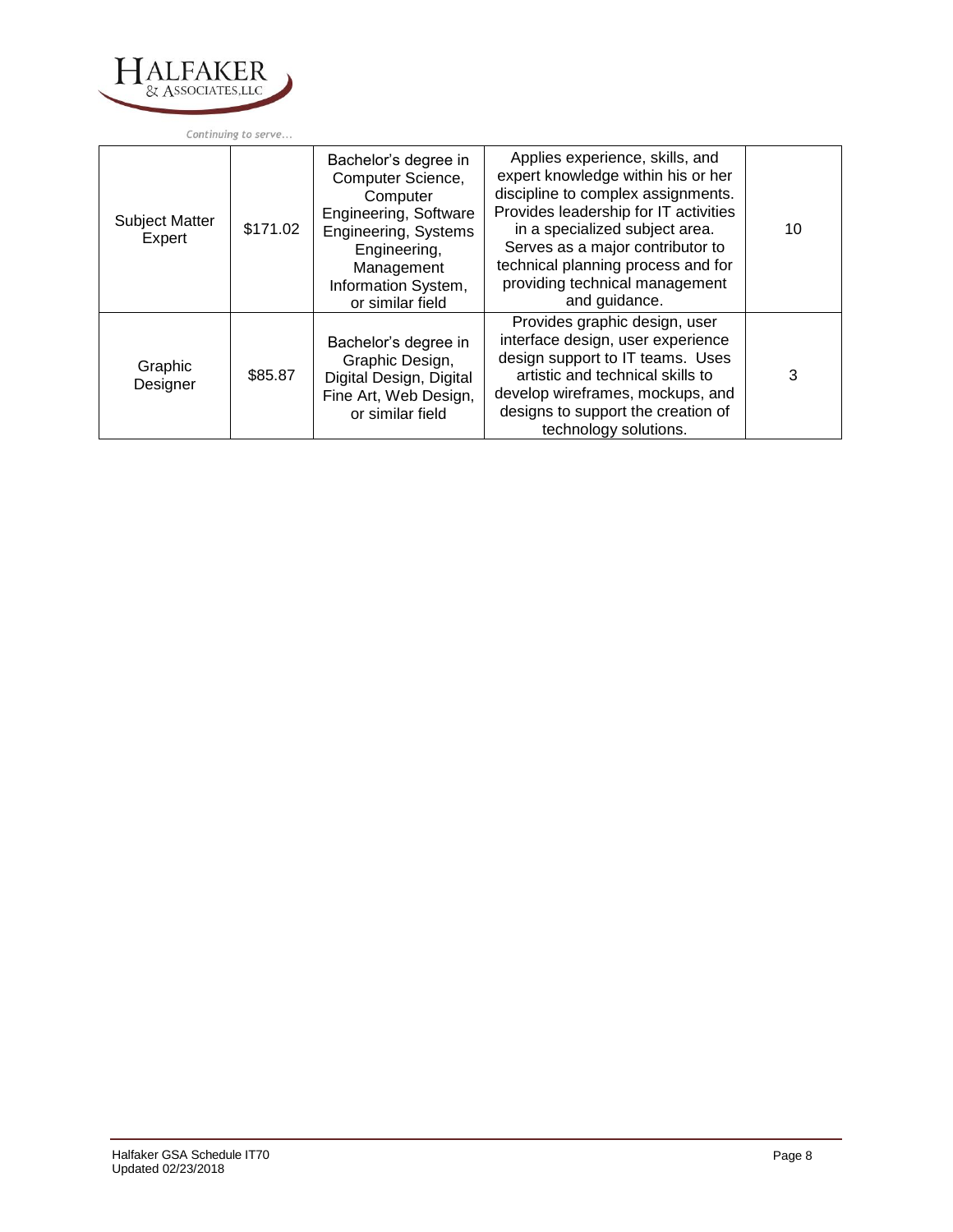

# **Added Labor Rates / Descriptions**

Education and experience may be substituted for each other. Each year of relevant experience may be substituted for one year of education and vice versa. In addition, certifications, professional licenses, and vocational technical training may be substituted for experience or education.

| Degree             | Experience Equivalence*                                                                                       | <b>Other Equivalence</b>                                  |
|--------------------|---------------------------------------------------------------------------------------------------------------|-----------------------------------------------------------|
| <b>High School</b> | None                                                                                                          | GED                                                       |
| Associates         | 1 year relevant experience                                                                                    | Vocational or technical training in<br>work related field |
| Bachelor's         | Associate's degree + 2 years<br>relevant experience, or 4 years<br>relevant experience                        | Professional certification                                |
| Master's           | Bachelor's degree + 2 years<br>relevant experience, or<br>Associate's degree + 4 years<br>relevant experience | Professional license                                      |
| Doctorate          | Master's degree + 2 years<br>relevant experience, or<br>Bachelor's degree + 4 years<br>relevant experience    |                                                           |

\* Successful completion of each year of higher education that has not yet resulted in a degree may be counted for 1-for-1 for a year of experience.

| <b>Labor Category</b> | <b>GSA Rate</b><br>(including<br>IFF) | <b>Education</b>                                    | <b>Labor Category Description</b>                                                                                                                                                                                                                                                                                                                                                                                                                                                                                                                                                                                                                                                                                                                                                                                                                                                         | <b>Experience</b><br>(Years) |
|-----------------------|---------------------------------------|-----------------------------------------------------|-------------------------------------------------------------------------------------------------------------------------------------------------------------------------------------------------------------------------------------------------------------------------------------------------------------------------------------------------------------------------------------------------------------------------------------------------------------------------------------------------------------------------------------------------------------------------------------------------------------------------------------------------------------------------------------------------------------------------------------------------------------------------------------------------------------------------------------------------------------------------------------------|------------------------------|
| Program<br>Manager    | \$136.55                              | Bachelor's<br>Degree or<br>Equivalent<br>experience | The Program Manager is<br>responsible for formulating and<br>enforcing work standards,<br>assigning contractor schedules,<br>and communicating policies,<br>purposes, and goals of Halfaker<br>and Associates, LLC to<br>subordinates and subcontractors.<br>Responsible for the overall<br>contract performance. Organizes<br>resources to support multiple<br>concurrent projects and manages<br>the execution of multiple<br>concurrent projects. Organizes,<br>directs, and coordinates planning<br>and production of all contract<br>support activities. Conducts oral<br>and written communications with<br>all levels of management for<br>planning and control of projects.<br>Communicates with all levels of<br>Government management<br>personnel, other contract<br>personnel, and customer agency<br>representatives. Formulates and<br>reviews project feasibility studies, | 10                           |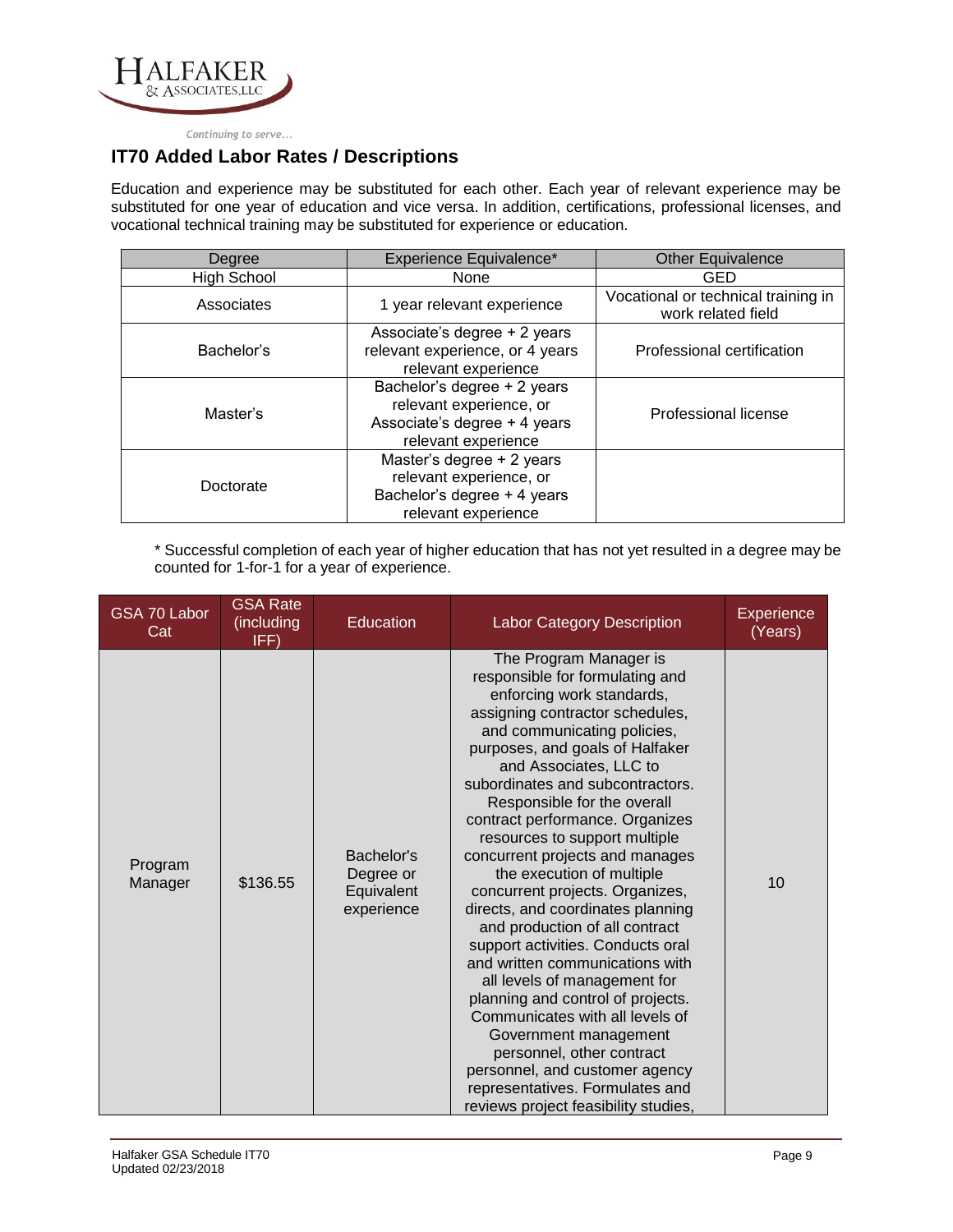

|                                                     |          |                                                     | determines costs, and ensures<br>conformance to work standards.<br>Assigns, schedules, and reviews<br>work of subordinate Project<br>Managers including<br>subcontractors. Prepares and<br>delivers presentations to<br>colleagues, subordinates, and<br>government representatives. The<br>Program Manager will be an<br>employee of Halfaker and<br>Associates.                                                                                                                                                             |                  |
|-----------------------------------------------------|----------|-----------------------------------------------------|-------------------------------------------------------------------------------------------------------------------------------------------------------------------------------------------------------------------------------------------------------------------------------------------------------------------------------------------------------------------------------------------------------------------------------------------------------------------------------------------------------------------------------|------------------|
| Junior<br><b>Business/Func</b><br>tional Analyst    | \$58.38  | Bachelor's<br>Degree or<br>Equivalent<br>experience | Provides support, guidance,<br>consultation, and thought leadership<br>to the client and/or project team<br>based on specialized experience in<br>support of similar services, products<br>or client missions. This may include,<br>but is not limited to, fields such as:<br>engineering and technology; policy<br>and administration; planning;<br>analysis; service operations, mission<br>support, training and development;<br>facilities; communications; visual<br>design; human capital; business; and<br>management. | 3                |
| Associate<br><b>Business/Func</b><br>tional Analyst | \$84.64  | Bachelor's<br>Degree or<br>Equivalent<br>experience | Provides support, guidance,<br>consultation, and thought leadership<br>to the client and/or project team<br>based on specialized experience in<br>support of similar services, products<br>or client missions. This may include,<br>but is not limited to, fields such as:<br>engineering and technology; policy<br>and administration; planning;<br>analysis; service operations, mission<br>support, training and development;<br>facilities; communications; visual<br>design; human capital; business; and<br>management. | $\overline{4}$   |
| Senior<br><b>Business/Func</b><br>tional Analyst    | \$119.99 | Bachelor's<br>Degree or<br>Equivalent<br>experience | Provides expertise, guidance,<br>consultation, and thought leadership<br>to the client and/or project team<br>based on specialized expertise in<br>support of similar services, products<br>or client missions. This may include,<br>but is not limited to, fields such as:<br>engineering and technology; policy<br>and administration; planning;<br>analysis; service operations, mission<br>support, training and development;<br>facilities; communications; visual<br>design; human capital; business; and               | $\boldsymbol{9}$ |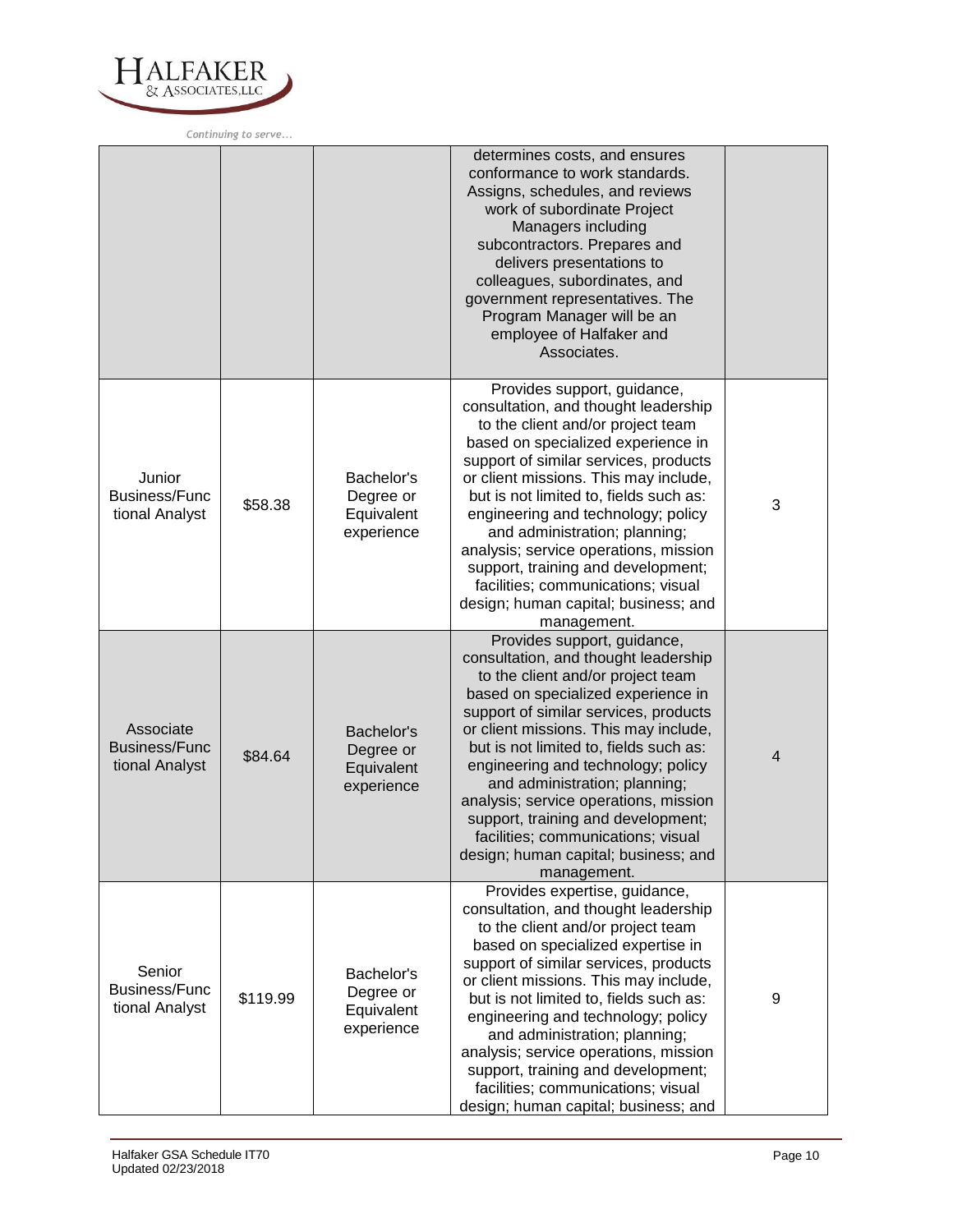

|                                   |          |                                                     | management. Communicates with all<br>levels of Government management<br>personnel, other contract personnel,<br>and customer agency<br>representatives.                                                                                                                                                                                                                                                                                                                                                                                                                                                                                                                                                                                                                                                                                  |       |
|-----------------------------------|----------|-----------------------------------------------------|------------------------------------------------------------------------------------------------------------------------------------------------------------------------------------------------------------------------------------------------------------------------------------------------------------------------------------------------------------------------------------------------------------------------------------------------------------------------------------------------------------------------------------------------------------------------------------------------------------------------------------------------------------------------------------------------------------------------------------------------------------------------------------------------------------------------------------------|-------|
| Junior<br>Engineer/Anal<br>yst    | \$59.17  | Bachelor's<br>Degree or<br>Equivalent<br>experience | Engineer: Degree in one of the<br>following engineering disciplines:<br>systems engineering, systems<br>integration, software engineering,<br>information engineering<br>telecommunications engineering,<br>network engineering, electrical<br>engineering, data quality<br>engineering, or other relevant<br>engineering disciplines.<br>Analyst: Educational experience in<br>one of the following disciplines:<br>strategic systems planning,<br>business process reengineering,<br>facilitation, activity based costing<br>(ABC), business cases analysis,<br>training, change management,<br>economic analysis, operations<br>research, statistics, market surveys,<br>cost/benefit analysis, computer<br>security, configuration<br>management, or other relevant<br>social science, analytical, scientific,<br>or related fields. | 3     |
| Associate<br>Engineer/Anal<br>yst | \$108.48 | Bachelor's<br>Degree or<br>Equivalent<br>experience | Engineer: Experienced in one of<br>the following engineering<br>disciplines: systems engineering,<br>systems integration, software<br>engineering, information<br>engineering telecommunications<br>engineering, network engineering,<br>electrical engineering, and data<br>quality engineering or other<br>relevant engineering disciplines<br>Analyst: Experienced in one of<br>the following disciplines: strategic<br>systems planning, business<br>process reengineering, workshop<br>facilitation, activity based costing<br>(ABC), business case analysis,<br>training, change management,<br>economic analysis, operations<br>research, statistics, market<br>surveys, cost benefit analysis,<br>computer security, or other<br>relevant social sciences,<br>analytical, or scientific fields.                                  | 4     |
| Senior<br>Engineer/Analyst        | \$145.08 | Bachelor's                                          | Engineer: Experienced in one of<br>the following engineering                                                                                                                                                                                                                                                                                                                                                                                                                                                                                                                                                                                                                                                                                                                                                                             | $9\,$ |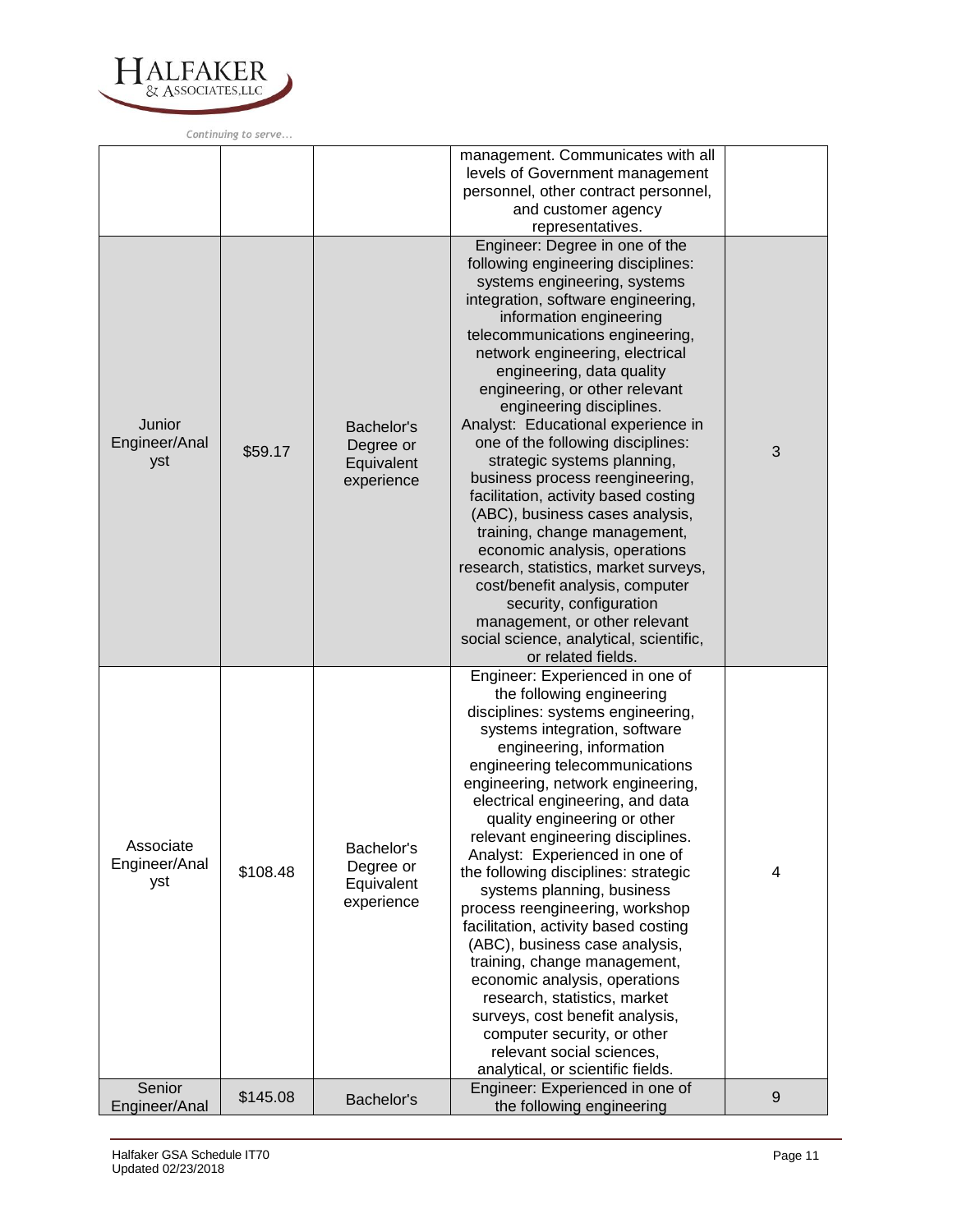

|                                                                           |          | Degree or<br>Equivalent<br>experience               | disciplines: systems engineering,<br>systems integration, software<br>engineering, information<br>engineering telecommunications<br>engineering, network engineering,<br>electrical engineering, and data<br>quality engineering or other<br>relevant engineering disciplines.<br>Analyst: Experienced in one of<br>the following disciplines:<br>strategic systems planning,<br>business process reengineering,<br>facilitation, activity based<br>costing (ABC), business cases<br>analysis, training, change<br>management, economic<br>analysis, operations research,<br>statistics, market surveys,<br>cost/benefit analysis, computer<br>security, or other relevant social<br>science, analytical, scientific, or<br>related fields.                                                                          |                |
|---------------------------------------------------------------------------|----------|-----------------------------------------------------|----------------------------------------------------------------------------------------------------------------------------------------------------------------------------------------------------------------------------------------------------------------------------------------------------------------------------------------------------------------------------------------------------------------------------------------------------------------------------------------------------------------------------------------------------------------------------------------------------------------------------------------------------------------------------------------------------------------------------------------------------------------------------------------------------------------------|----------------|
| <b>Junior Network</b><br>Engineering/Ar<br>chitecture<br>Specialist       | \$63.21  | Bachelor's<br>Degree or<br>Equivalent<br>experience | Knowledge and practical<br>experience in one or more of the<br>following areas: site-specific<br>computer hardware, applications<br>software, operations systems<br>software, and telecommunications<br>devices. Knowledge of networks<br>and telecommunications<br>procedures. Determines probable<br>causes of moderately complex-to-<br>complex malfunctions and<br>hardware, applications and<br>operating systems software, and<br>telecommunications.<br>Troubleshoots users' problems by<br>analyzing information provided by<br>users. Develops recommendations<br>for efficient hardware and software<br>and software installation and<br>configurations. Documents<br>procedures for computer and/or<br>network operations to provide<br>users with guidelines in efficient<br>utilization of the network. | 3              |
| Associate<br><b>Network</b><br>Engineering/Ar<br>chitecture<br>Specialist | \$102.93 | Bachelor's<br>Degree or<br>Equivalent<br>experience | Knowledge and practical experience<br>in one or more of the following areas:<br>site-specific computer hardware,<br>applications software, operations<br>systems software, and<br>telecommunications devices.<br>Knowledge of networks and<br>telecommunications procedures.                                                                                                                                                                                                                                                                                                                                                                                                                                                                                                                                         | $\overline{4}$ |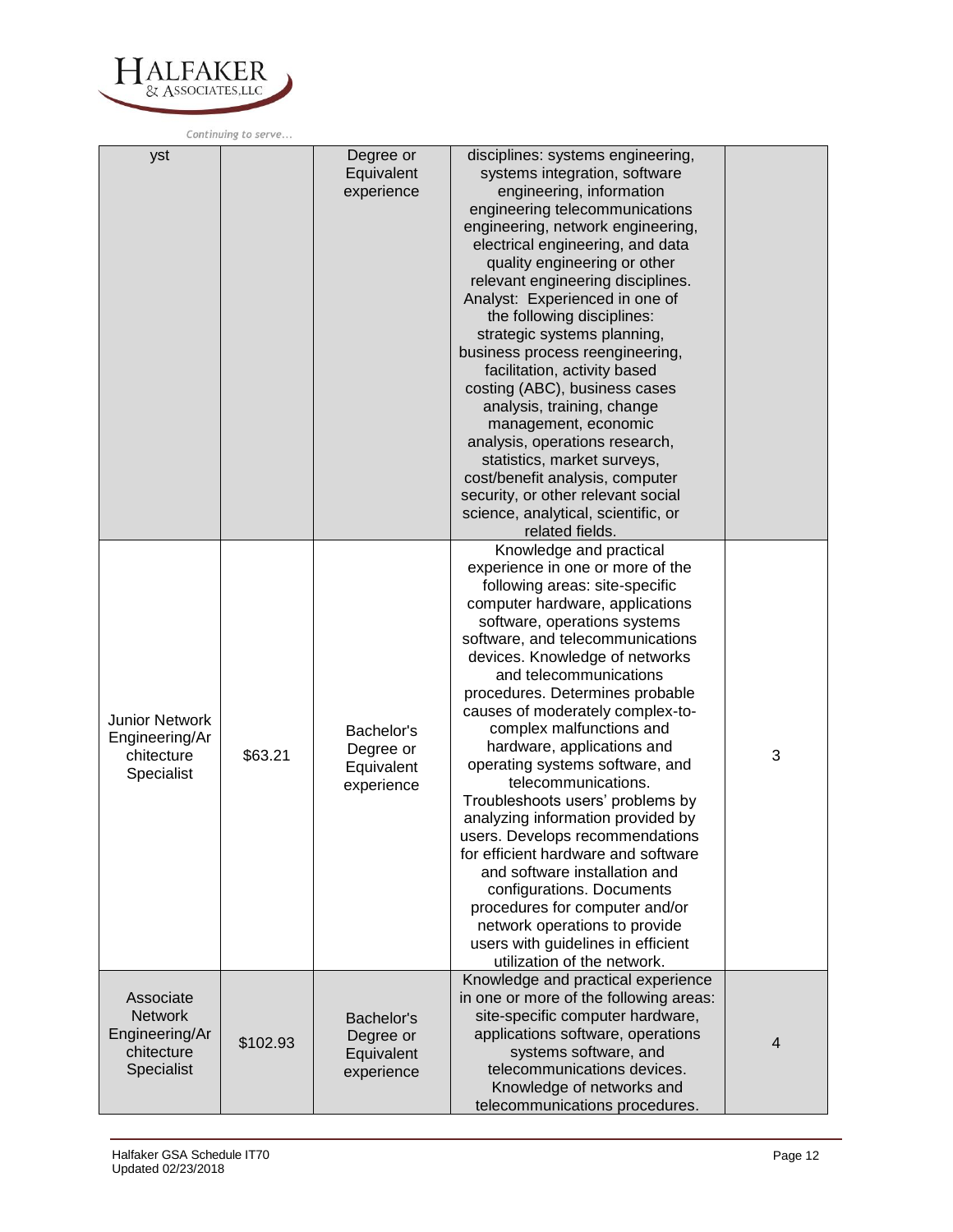

|                                                                 |          |                                                     | Determines probable causes of<br>moderately complex-to-complex<br>malfunctions and hardware,<br>applications and operating systems<br>software, and telecommunications.<br>Troubleshoots users' problems by<br>analyzing information provided by<br>users. Develops recommendations<br>for efficient hardware and software<br>and software installation and<br>configurations. Documents<br>procedures for computer and/or<br>network operations to provide users<br>with guidelines in efficient utilization<br>of the network.                                                                                                                                                                                                                                                                                                                                                                                                                                                                                                                                     |   |
|-----------------------------------------------------------------|----------|-----------------------------------------------------|----------------------------------------------------------------------------------------------------------------------------------------------------------------------------------------------------------------------------------------------------------------------------------------------------------------------------------------------------------------------------------------------------------------------------------------------------------------------------------------------------------------------------------------------------------------------------------------------------------------------------------------------------------------------------------------------------------------------------------------------------------------------------------------------------------------------------------------------------------------------------------------------------------------------------------------------------------------------------------------------------------------------------------------------------------------------|---|
| Senior<br>Network<br>Engineering/Ar<br>chitecture<br>Specialist | \$122.28 | Bachelor's<br>Degree or<br>Equivalent<br>experience | Provides knowledge and practical<br>experience in one or more of the<br>following areas: site-specific<br>computer hardware, applications<br>software, operations systems<br>software, and telecommunications<br>devices. Considerable knowledge<br>of networks and<br>telecommunications procedures.<br>Determines probable causes of<br>malfunctions and hardware,<br>applications and operating<br>systems software and<br>telecommunications.<br>Troubleshoots users' problems by<br>analyzing information provided by<br>users. Corrects complex software<br>and telecommunications<br>malfunctions. Develops<br>recommendations for efficient<br>hardware and software installation<br>and configurations. Writes<br>procedures for computer and/or<br>network operations to provide<br>users with guidelines in efficient<br>utilization of the network. Registers<br>new users on the network and<br>establishes users' functional<br>security profiles to allow network<br>availability to all users. Assists<br>users in the area of quality<br>assurance. | 9 |
| Senior<br>Technician/Su<br>pport<br>Specialist                  | \$56.73  | Bachelor's<br>Degree or<br>Equivalent<br>experience | Performs direct technical work on<br>projects. Selects and adapts<br>plans, techniques, designs, or<br>layouts. Supervises other<br>technicians and installs, operates,<br>maintains, configures,<br>troubleshoots, and repairs general                                                                                                                                                                                                                                                                                                                                                                                                                                                                                                                                                                                                                                                                                                                                                                                                                              | 4 |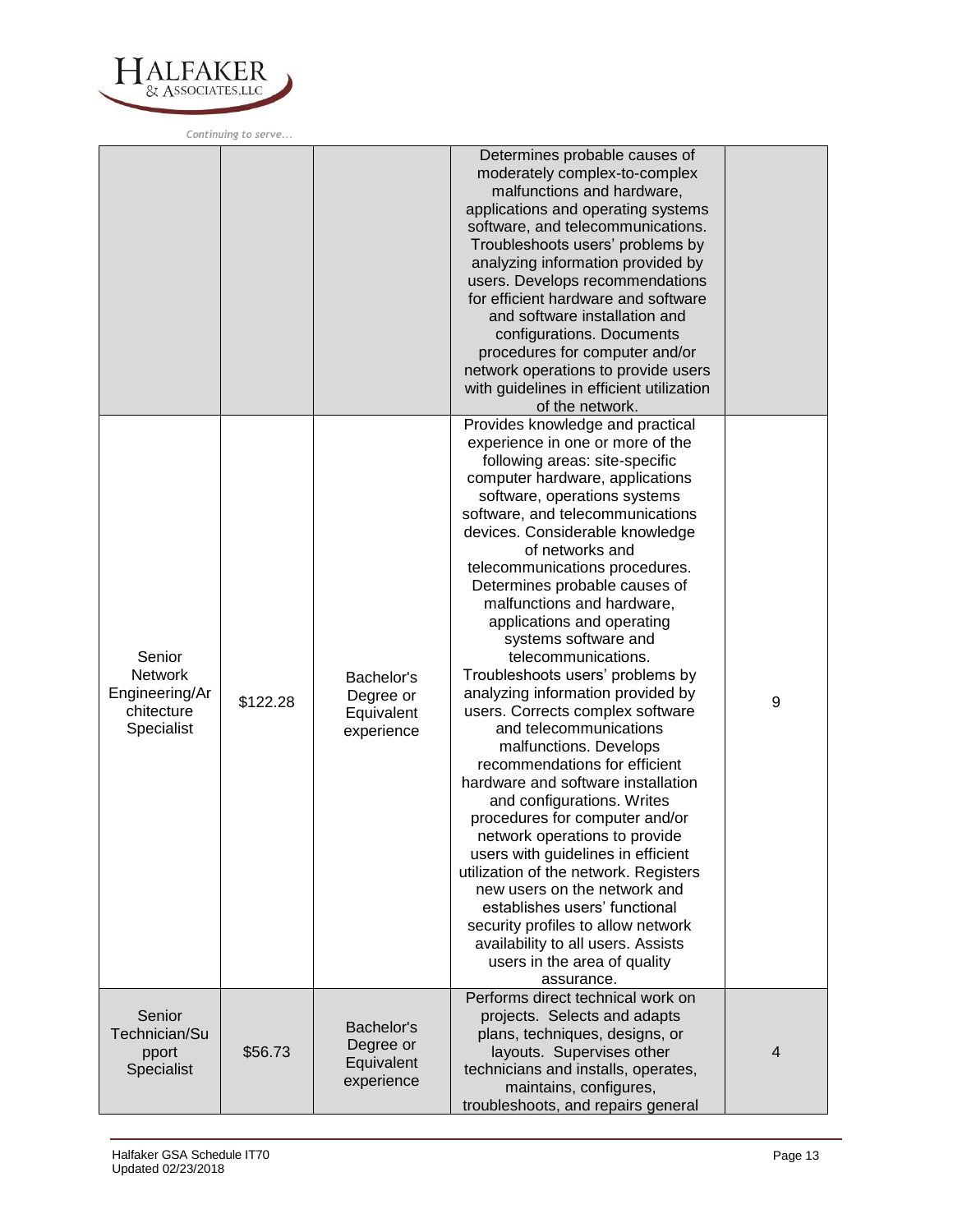

| purpose commercial automated<br>data processing computer system<br>devices, circuits, cables,<br>components, software, and end-<br>user devices, components,<br>software, and connectivity.<br>Reviews, analyzes, and integrates<br>the technical work of others.<br>Coordinates with the Halfaker<br>Project Manager, GSA COR, and<br>Government user representatives<br>to ensure accurate solutions and<br>user satisfaction on technical<br>matters. Performs systems |  |
|---------------------------------------------------------------------------------------------------------------------------------------------------------------------------------------------------------------------------------------------------------------------------------------------------------------------------------------------------------------------------------------------------------------------------------------------------------------------------|--|
| analysis and plans tests to<br>evaluate equipment performance,                                                                                                                                                                                                                                                                                                                                                                                                            |  |
| hardware capabilities and<br>configurations. Conducts tests and<br>prepares reports on findings and<br>recommendations.                                                                                                                                                                                                                                                                                                                                                   |  |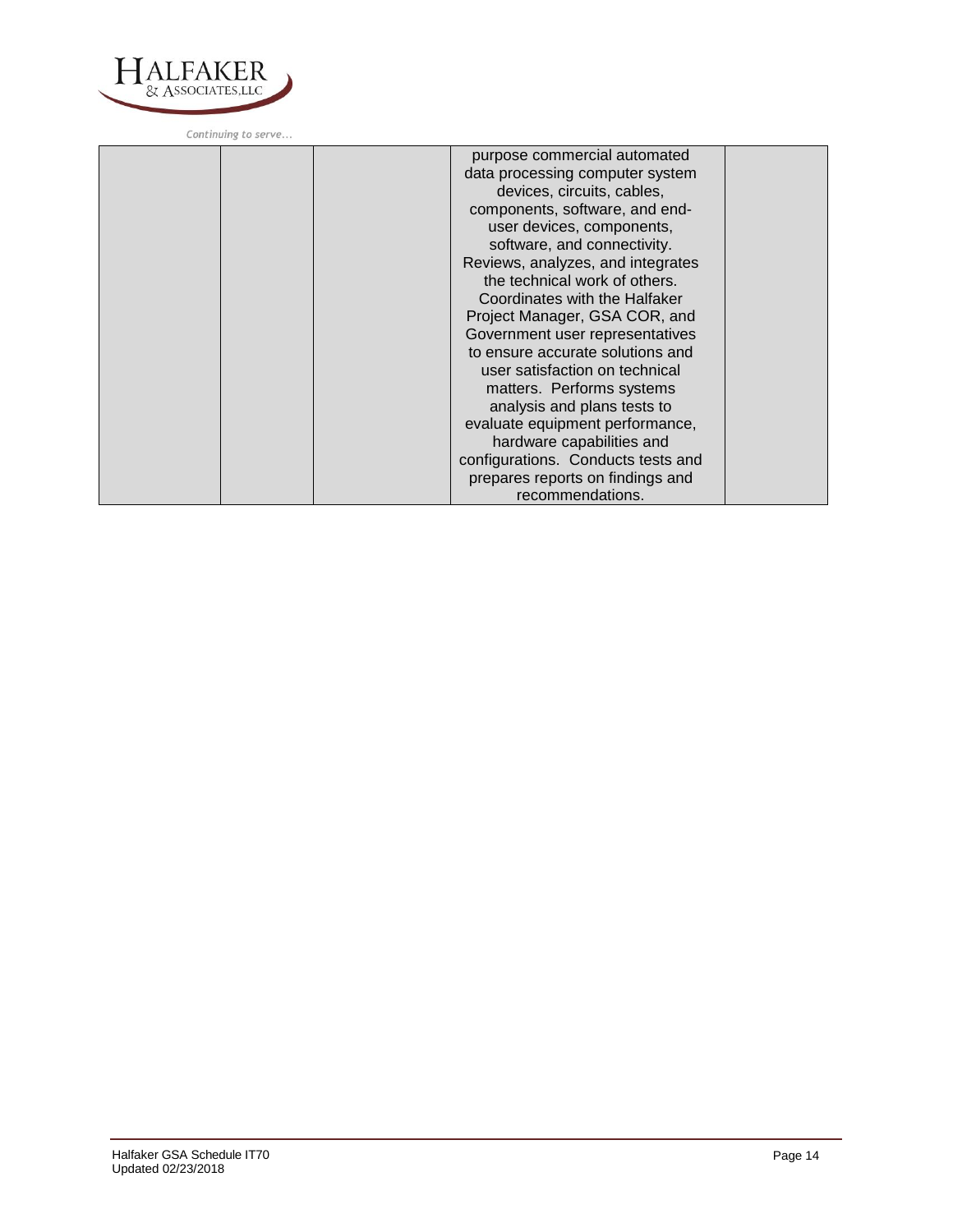

# **Labor Rates / Descriptions**

## *Hourly Labor Rates/Descriptions*

The following labor rates are applicable to **SIN 54151HEAL**: Health IT Professional Services

Education and experience may be substituted for each other. Each year of relevant experience may be substituted for one year of education and vice versa. In addition, certifications, professional licenses, and vocational technical training may be substituted for experience or education.

| Degree             | Experience Equivalence*                                                                                       | <b>Other Equivalence</b>                                  |
|--------------------|---------------------------------------------------------------------------------------------------------------|-----------------------------------------------------------|
| <b>High School</b> | None                                                                                                          | GED                                                       |
| Associates         | 1 year relevant experience                                                                                    | Vocational or technical training in<br>work related field |
| Bachelor's         | Associate's degree + 2 years<br>relevant experience, or 4 years<br>relevant experience                        | Professional certification                                |
| Master's           | Bachelor's degree + 2 years<br>relevant experience, or<br>Associate's degree + 4 years<br>relevant experience | Professional license                                      |
| Doctorate          | Master's degree + 2 years<br>relevant experience, or<br>Bachelor's degree + 4 years<br>relevant experience    |                                                           |

\* Successful completion of each year of higher education that has not yet resulted in a degree may be counted for 1-for-1 for a year of experience.

| GSA 70 Labor<br>Cat    | <b>GSA</b><br>Rate<br>(includin<br>$g$ IFF) | Education         | <b>Labor Category Description</b>                                                                                                                                                                                                                                                                                                                                                                                                                                                                                                                                                                                      | Experience<br>(Years) |
|------------------------|---------------------------------------------|-------------------|------------------------------------------------------------------------------------------------------------------------------------------------------------------------------------------------------------------------------------------------------------------------------------------------------------------------------------------------------------------------------------------------------------------------------------------------------------------------------------------------------------------------------------------------------------------------------------------------------------------------|-----------------------|
| HIT Program<br>Manager | \$128.96                                    | Bachelor's degree | Responsible for formulating and<br>enforcing work standards,<br>assigning contractor schedules,<br>and communicating policies,<br>purposes, and goals to<br>subordinates and subcontractors.<br>Responsible for the overall contract<br>performance. Organizes resources<br>to support multiple concurrent<br>projects and manages the<br>execution of multiple concurrent<br>projects. Organizes, directs, and<br>coordinates planning and<br>production of all contract support<br>activities. Conducts oral and<br>written communications with all<br>levels of management for planning<br>and control of projects. | 10                    |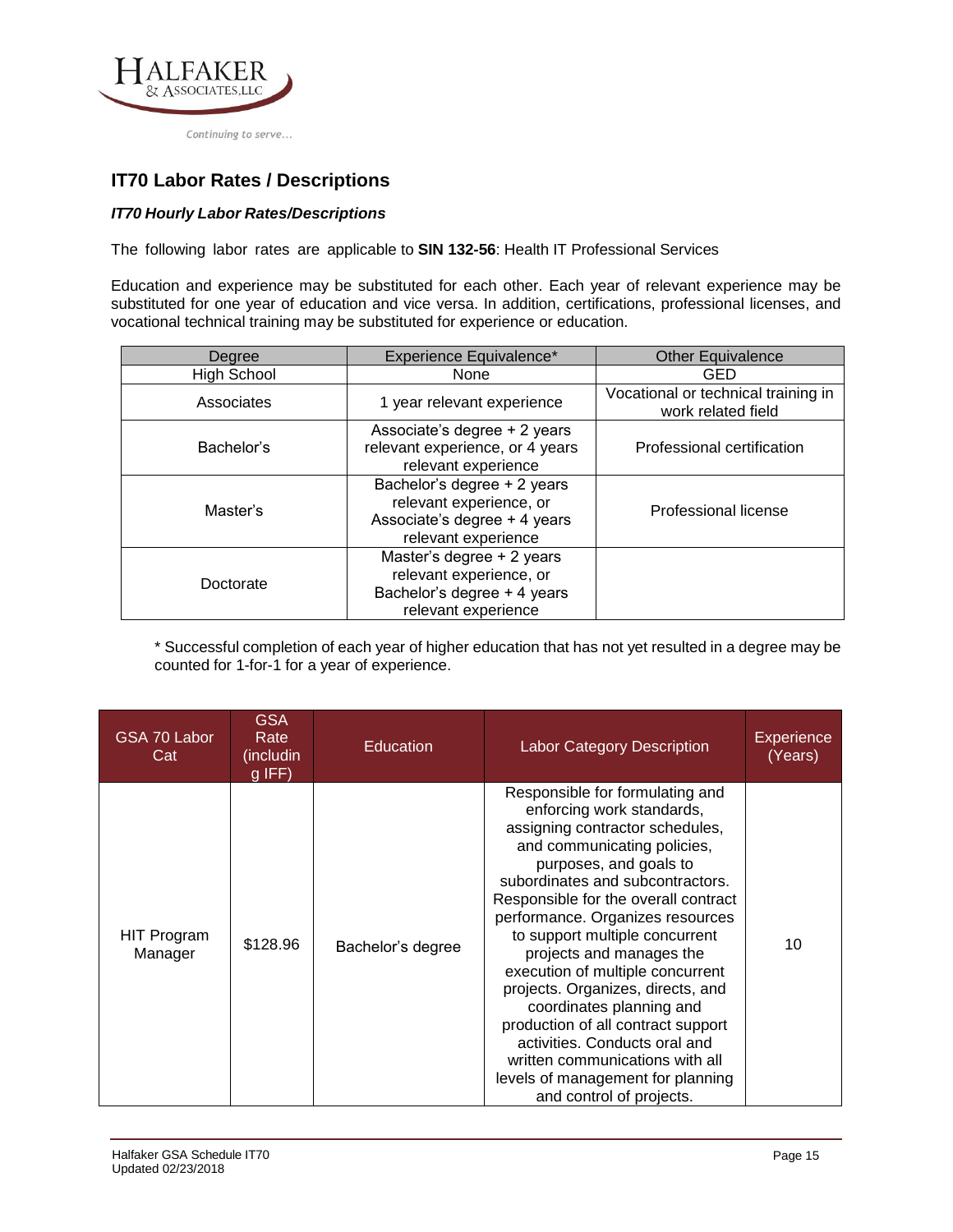

|                                  |          |                                                                                                                                                                                                     | Communicates with all levels of<br>Government management<br>personnel, other contract<br>personnel, and customer agency<br>representatives. Formulates and<br>reviews project feasibility studies,<br>determines costs, and ensures<br>conformance to work standards.<br>Assigns, schedules, and reviews<br>work of subordinate Project<br>Managers, including<br>subcontractors. Prepares and<br>delivers presentations to<br>colleagues, subordinates, and<br>Government representatives.                                                                                                                                                                                                                                                                                                                                                                                                                                 |   |
|----------------------------------|----------|-----------------------------------------------------------------------------------------------------------------------------------------------------------------------------------------------------|-----------------------------------------------------------------------------------------------------------------------------------------------------------------------------------------------------------------------------------------------------------------------------------------------------------------------------------------------------------------------------------------------------------------------------------------------------------------------------------------------------------------------------------------------------------------------------------------------------------------------------------------------------------------------------------------------------------------------------------------------------------------------------------------------------------------------------------------------------------------------------------------------------------------------------|---|
| <b>HIT Architect</b><br>(Senior) | \$134.68 | Bachelor's degree in<br>Computer Science,<br>Information Systems,<br>Engineering,<br><b>Business, Social</b><br>Science, or other<br>related analytical,<br>scientific, or technical<br>disciplines | Leads designs and development of<br>healthcare technical solution<br>framework and implementation for<br>projects and solutions and<br>provides industry framework and<br>methodology guidance as required.<br>As a senior system architect,<br>serves as an advisor to technical<br>development, integration, business<br>representatives, and COTS vendor<br>teams to optimize system design<br>and performance                                                                                                                                                                                                                                                                                                                                                                                                                                                                                                           | 9 |
| <b>HIT Engineer</b><br>(Senior)  | \$140.24 | Bachelor's degree in<br>Computer Science,<br>Information Systems,<br>Engineering,<br>Business, Social<br>Science, or other<br>related analytical,<br>scientific, or technical<br>disciplines        | Develops and delivers<br>clinical/health technology<br>engineering management plans,<br>monitors schedule execution, and<br>integrates/develops<br>recommendations for corrective<br>and remedial action; prepares<br>status reports reflecting<br>engineering/technical milestones,<br>progress, and problems; provides<br>technical guidance and expertise<br>to junior personnel for<br>development/delivery of<br>engineering designs and<br>documentation. Defines and<br>designs clinical/health system<br>products and process solutions in<br>terms of design requirements that<br>satisfy functional architecture and<br>define and integrate the system<br>and physical (hardware and<br>software) architecture. Conducts<br>interactive syntheses to: define the<br>system elements for each logical<br>set of functional and performance<br>requirements; determine design<br>completeness; refine physical and | 9 |